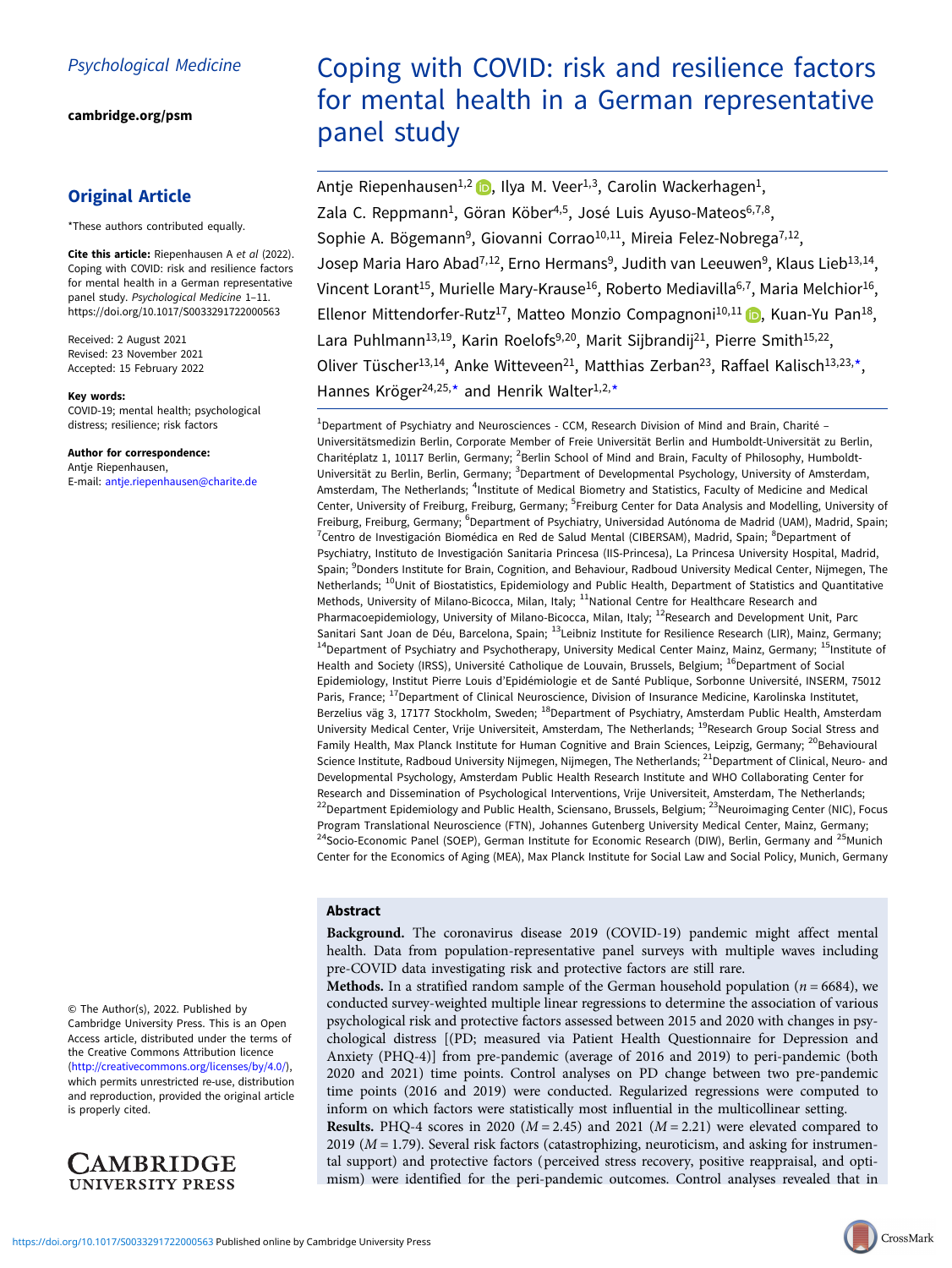pre-pandemic times, neuroticism and optimism were predominantly related to PD changes. Regularized regression mostly confirmed the results and highlighted perceived stress recovery as most consistent influential protective factor across peri-pandemic outcomes.

Conclusions. We identified several psychological risk and protective factors related to PD outcomes during the COVID-19 pandemic. A comparison of pre-pandemic data stresses the relevance of longitudinal assessments to potentially reconcile contradictory findings. Implications and suggestions for targeted prevention and intervention programs during highly stressful times such as pandemics are discussed.

The spread of the severe acute respiratory syndrome coronavirus 2 (SARS-CoV-2) globally affects people in various aspects of their life. Not only does the virus impose a physical threat of infection and the associated possibility of a severe course with its long-term consequences; being exposed to such threat constantly, as well as to changes in social life and the economic situation can harm mental well-being. Indeed, several studies have investigated mental health consequences of the coronavirus disease 2019 (COVID-19) pandemic in nationally representative probability samples, most of them referring to the first lockdown in spring 2020 (see online Supplementary Table S1). With some exceptions, most of these studies found higher average levels of self-reported depression and anxiety symptoms during the first months of the pandemic compared to pre-pandemic symptom levels (Daly, Sutin, & Robinson, [2021](#page-9-0); Dawel et al., [2020;](#page-9-0) Ettman et al., [2020;](#page-9-0) Peters, Rospleszcz, Greiser, Dallavalle, & Berger, [2020](#page-10-0); Pieh, Budimir, & Probst, [2020](#page-10-0); Pierce et al., [2020;](#page-10-0) Sibley et al., [2020;](#page-10-0) Twenge & Joiner, [2020;](#page-10-0) Winkler et al., [2020\)](#page-10-0). Meta-analytic evidence from not exclusively representative studies suggests that these increases in psychological distress (PD) were relatively small and recovered over time (Prati & Mancini, [2021;](#page-10-0) Robinson, Sutin, Daly, & Jones, [2021](#page-10-0)).

Previous research on mental health during the COVID-19 pandemic has moreover identified several relevant demographic and socio-economic risk and protective factors. Higher PD during the COVID-19 pandemic has been consistently found to be associated with female gender (Daly & Robinson, [2020](#page-9-0); Daly, Sutin, & Robinson, [2020;](#page-9-0) Gijzen et al., [2020](#page-9-0); Holingue et al., [2020](#page-9-0); Hyland et al., [2020](#page-9-0); Li & Wang, [2020](#page-9-0); Niedzwiedz et al., [2020;](#page-10-0) Peters et al., [2020;](#page-10-0) Pieh et al., [2020;](#page-10-0) Pierce et al., [2020;](#page-10-0) Zajacova et al., [2020\)](#page-10-0), younger age (Daly & Robinson, [2020](#page-9-0); Daly et al., [2020](#page-9-0), [2021](#page-9-0); Every-Palmer et al., [2020](#page-9-0); Holingue et al., [2020;](#page-9-0) Hyland et al., [2020;](#page-9-0) Li & Wang, [2020](#page-9-0); Niedzwiedz et al., [2020;](#page-10-0) Peters et al., [2020;](#page-10-0) Pieh et al., [2020;](#page-10-0) Pierce et al., [2020;](#page-10-0) Zajacova et al., [2020\)](#page-10-0), pre-existing mental conditions (Daly & Robinson, [2020](#page-9-0); Every-Palmer et al., [2020;](#page-9-0) Holman, Thompson, Garfin, & Silver, [2020\)](#page-9-0), poor physical health status (Every-Palmer et al., [2020](#page-9-0); Holman et al., [2020](#page-9-0)), and living with young children (Pierce et al., [2020](#page-10-0)). The results for level of education, income, and employment status are more heterogenous, with studies finding evidence of these being both potential protective as well as risk factors (Daly & Robinson, [2020;](#page-9-0) Daly et al., [2020](#page-9-0); Ettman et al., [2020;](#page-9-0) Li & Wang, [2020;](#page-9-0) Niedzwiedz et al., [2020](#page-10-0); Pieh et al., [2020;](#page-10-0) Pierce et al., [2020](#page-10-0)).

The impact of psychological factors on mental health during the COVID-19 pandemic, however, has received less attention particularly in representative studies. Identifying such – possibly malleable – psychological factors in the general population will be of great value for informing tailored prevention and intervention efforts to reduce mental health problems and improve wellbeing during crises (Kunzler et al., [2021\)](#page-9-0).

Insights from studies using non-random convenience sampling suggest that several psychological factors are protective factors associated with lower PD or resilience (operationalized as lower PD than expected given a certain exposure to stressors) during the COVID-19 pandemic: these studies found lower PD to be predicted by cognitive flexibility (Dawson & Golijani-Moghaddam, [2020](#page-9-0); McCracken, Badinlou, Buhrman, & Brocki, [2020\)](#page-10-0), grit (McCracken et al., [2020](#page-10-0)), meaning in life (Schnell & Krampe, [2020](#page-10-0)), dispositional mindfulness (Conversano et al., [2020\)](#page-9-0), secure and avoidant attachment styles (Moccia et al., [2020\)](#page-10-0), optimism (Płomecka et al., [2020;](#page-10-0) Veer et al., [2021](#page-10-0)), emotional stability (i.e. low neuroticism; Fernández, Crivelli, Guimet, Allegri, & Pedreira, [2020](#page-9-0); Flesia et al., [2020;](#page-9-0) Veer et al., [2021\)](#page-10-0), self-control (Flesia et al., [2020](#page-9-0); Schnell & Krampe, [2020](#page-10-0)), perceived stress recovery (Veer et al., [2021](#page-10-0)), positive appraisal style and positive appraisal specific to the COVID-19 pandemic (Veer et al., [2021](#page-10-0)), both positive (Flesia et al., [2020](#page-9-0); Zhu et al., [2020\)](#page-10-0) and behavioral (Veer et al., [2021\)](#page-10-0) coping skills as well as coping skills specific for the COVID-19 pandemic (Fernández et al., [2020\)](#page-9-0), making meaning in negative experiences (Yang et al., [2021](#page-10-0)), general self-efficacy (Bendau et al., [2020](#page-8-0); Veer et al., [2021\)](#page-10-0), internal locus of control (Flesia et al., [2020](#page-9-0)), and selfesteem (Arima et al., [2020](#page-8-0)).

Due to the non-random sampling strategy of most of the studies until now, it is however difficult to assess to what degree these results generalize to the general population or to what degree they might be driven by (self-) selection of the respondents into the sample (Fink, [2003\)](#page-9-0). A further problem that prohibits reliable conclusions from previous studies on psychological factors and mental health during the COVID-19 pandemic is the systematic lack of pre-pandemic baseline measurements. Although these studies can thus describe PD during the pandemic or make claims on average changes by referring to average pre-pandemic health in other samples, they cannot draw inferences regarding measures of intra-individual change.

In the current study, we addressed both shortcomings in the literature and investigated the relationship between psychological factors (selected based on cross-sectional findings in a large convenience sample; Veer et al., [2021\)](#page-10-0) and changes in depression and anxiety symptoms (PD) during the COVID-19 pandemic in a sample that is both representative of the German household population and has pre-pandemic baseline measures of the same individuals. Moreover, the long-running panel study allowed us to compare these associations to those with changes from 2016 to 2019, a 'normal' period without a singular and ubiquitous stressor like the pandemic.

In accordance with most studies on depression and anxiety in the pandemic, we assumed that the pandemic influenced PD, expecting an increase in PD in 2020 and 2021 compared to 2019 and 2016. We moreover hypothesized neuroticism and catastrophizing to be risk factors, expecting higher scores to be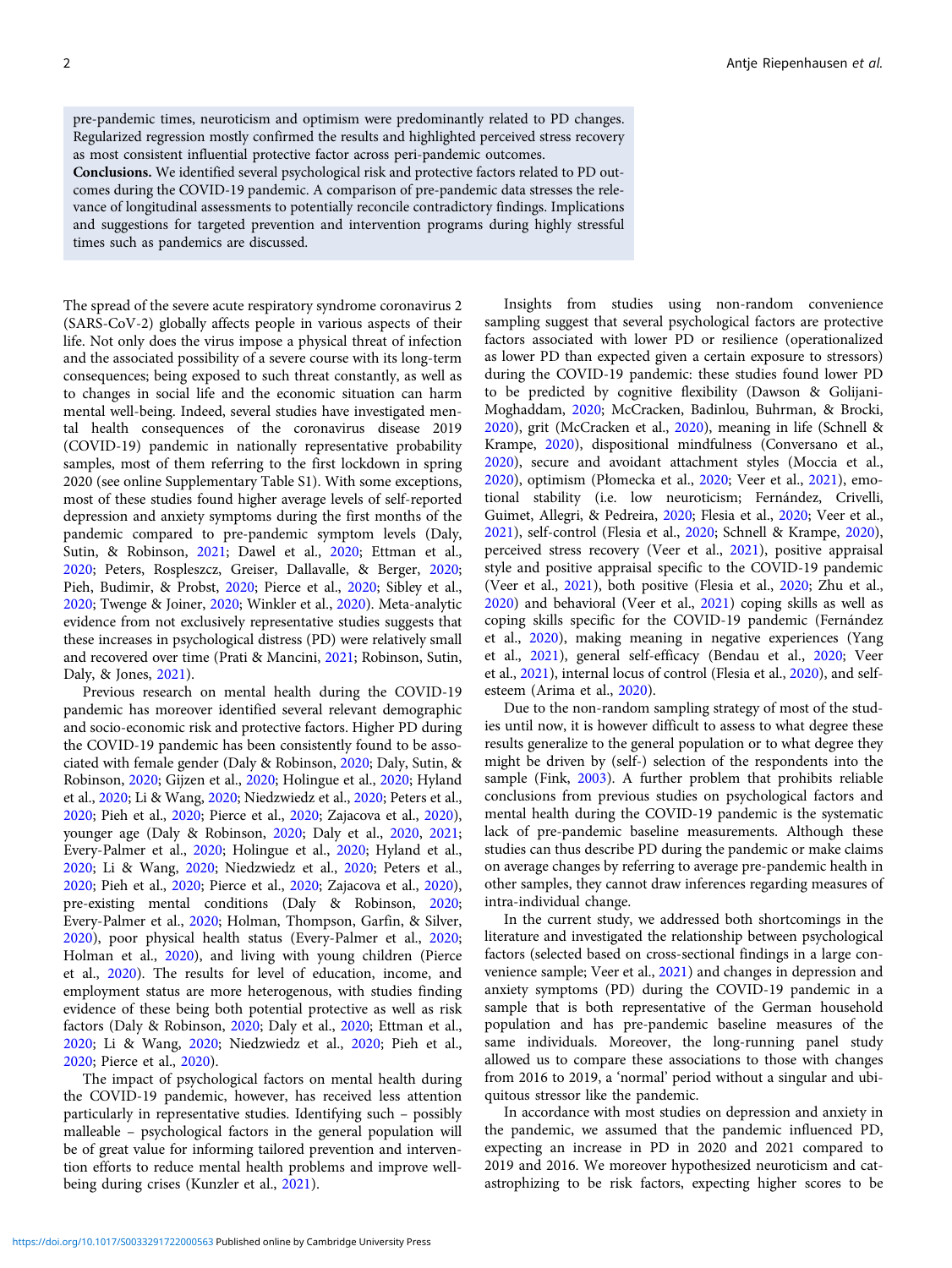associated with larger increases or smaller decreases in PD. We finally expected the following psychological factors to be associated with smaller increases or larger decreases in PD, as protective factors: positive reappraisal, putting into perspective, acceptance, use of instrumental support, positive appraisal specific to the COVID-19 pandemic, perceived stress recovery, optimism, and locus of control.

#### Methods

# **Participants**

The present sample is a subset of the German nationally representative panel study 'Socio-economic Panel' (SOEP; Goebel et al., [2019;](#page-9-0) Liebig et al., [2019\)](#page-9-0). The SOEP annually surveys over 30 000 participants in more than 20 000 households which come from a stratified random sample of the German household population. For the current study, a random subset of 12 000 households (one participant per household) were contacted via telephone interviews between 1 April 2020 (67 366 confirmed cases of COVID-19 and 732 confirmed deaths related to COVID-19 in Germany so far) and 4 July 2020 (196 096 confirmed cases and 9010 confirmed deaths) in the context of the SOEP-CoV study (Entringer et al., [2020;](#page-9-0) Kühne, Kroh, Liebig, & Zinn, [2020\)](#page-9-0). Data collection was split into nine tranches. Overall,  $n = 6684$  individuals participated in the survey in 2020. All  $n = 6684$  participants were recontacted between 18 January 2021 (2 040 659 confirmed cases and 46 633 confirmed deaths) and 15 February 2021 (2 338 987 confirmed cases and 65 076 confirmed deaths). Altogether,  $n = 6006$  individuals participated in this follow-up survey. Participants were also surveyed in previous years and provided information on PD in 2016 (January– September;  $N = 5127$ ) and 2019 (January–September;  $N = 6399$ ); missing values for pre-pandemic PD were imputed. Information on exact timing and size of the individual tranches in 2020 and follow-up assessment in 2021 can be found in online Supplementary Table S2.

# **Measures**

PD was assessed using the Patient Health Questionnaire for Depression and Anxiety (PHQ-4), a four-item questionnaire screening for depressive and anxiety symptoms that has already been used in pre-pandemic waves in this sample (Kroenke, Spitzer, Williams, & Löwe, [2009;](#page-9-0) Löwe et al., [2010\)](#page-9-0). The PHQ-4 is a validated mental health screening instrument and measures general anxiety and depressive symptoms using a 4-point Likert scale ranging from 0 ('not at all') to 3 ('nearly every day'). Overall, sum scores range from 0 to 12 with classifications into no  $(0-2)$ , mild  $(3-5)$ , moderate  $(6-8)$ , and severe  $(9-12)$  symptoms of general anxiety and depression. The PHQ-4 was assessed in 2016, 2019, 2020, and 2021.

The coping dimensions of positive reappraisal, putting into perspective and acceptance were assessed using three single items from the Cognitive Emotion Regulation Questionnaire (CERQ; Garnefski & Kraaij, [2007;](#page-9-0) Loch, Hiller, & Witthöft, [2011](#page-9-0)), adapted in wording to assess emotion regulation during the previous 2 weeks. Similarly, catastrophizing was measured using a reformulated item from the CERQ scale 'catastrophizing'. The rationale for reformulating the CERQ items to reflect state- rather than traitlike coping was to capture emotion regulation strategies specifically used during the COVID-19 pandemic. Finally, instrumental support-seeking was measured using the first item of the 'using instrumental support' scale of the brief COPE (Carver, [1997](#page-8-0)). These coping items were selected because they were identified to load most strongly on three factors that were identified using principal component analysis in yet unpublished research (for details, see online Supplement S2). The items for positive reappraisal, putting into perspective and acceptance loaded most strongly on a factor representing positive appraisal style, using instrumental support best reflected a behavioral coping style factor, whereas catastrophizing best represented maladaptive coping.

Additionally, positive appraisal specific to the COVID-19 pandemic was assessed with two self-formulated items. Perceived stress recovery was measured using one item from the Brief Resilience Scale (Chmitorz et al., [2018](#page-8-0); Smith et al., [2008\)](#page-10-0). All coping, COVID-19 appraisal, and recovery items were answered on a Likert scale from 0 ('don't agree at all') to 4 ('fully agree') and were collected during the 2020 survey period. Optimism was assessed in 2019 using one item asking about the attitude toward the future, ranging from 1 ('pessimistic') to 4 ('optimistic'). Locus of control was assessed in 2015 and measured using a 10-item instrument with a Likert scale ranging from 1 ('disagree completely') to 4 ('agree completely'). Higher values indicate an internal locus of control. Neuroticism was assessed in 2017 using the Big Five Inventory – short version (BFI-S; Hahn, Gottschling, & Spinath, [2012](#page-9-0)). Answers on the 7-point Likert scale range from 1 ('does not apply') to 7 ('applies fully').

Example items for all measures and information on included covariates can be found in [Table 1](#page-3-0), which additionally summarizes the hypothesized relation between psychological factors and outcomes. An overview of the timing of data assessment for the different variables can be found in [Fig. 1.](#page-4-0)

# Statistical analyses

# Data preprocessing

Data cleaning and analyses were performed in R v4.0.0 (R Core Team, [2020](#page-10-0)). The code used for preprocessing and analyses is available at [https://osf.io/znwjt/.](https://osf.io/znwjt/)

Missing values (4.5%) were imputed by means of the MICE R package (Buuren & Groothuis-Oudshoorn, [2011](#page-8-0)) using classification and regression trees with  $m = 5$  imputations and 50 iterations. Statistical outliers were all within the range of the used scales, therefore considered meaningful and not removed. Predictor variables were z-standardized; outcome variables were not z-standardized. This enabled (a) comparison between different PD outcomes irrespective of their variance and (b) clinically interpretable evaluation of the relation between psychological factors and absolute change in PD.

As shown in [Table 1](#page-3-0) and [Fig. 1,](#page-4-0) pre-pandemic PD was calculated by averaging PHQ-4 scores from 2016 and 2019 to create a more robust baseline. A change in PD was then calculated by taking difference scores between pre-pandemic PD to 2020 (ΔPHQ 2020) and pre-pandemic PD to 2021 (ΔPHQ 2021). To better understand whether the examined psychological factors predicted change specifically during the COVID-19 pandemic or were generally related to changes in PD over time, we additionally investigated the relation of the predictors with the change in PD from 2016 to 2019 (ΔPHQ 2019).

# Descriptive statistics

We conducted survey-weighted linear models to compare levels in PD between pre- and peri-pandemic survey waves.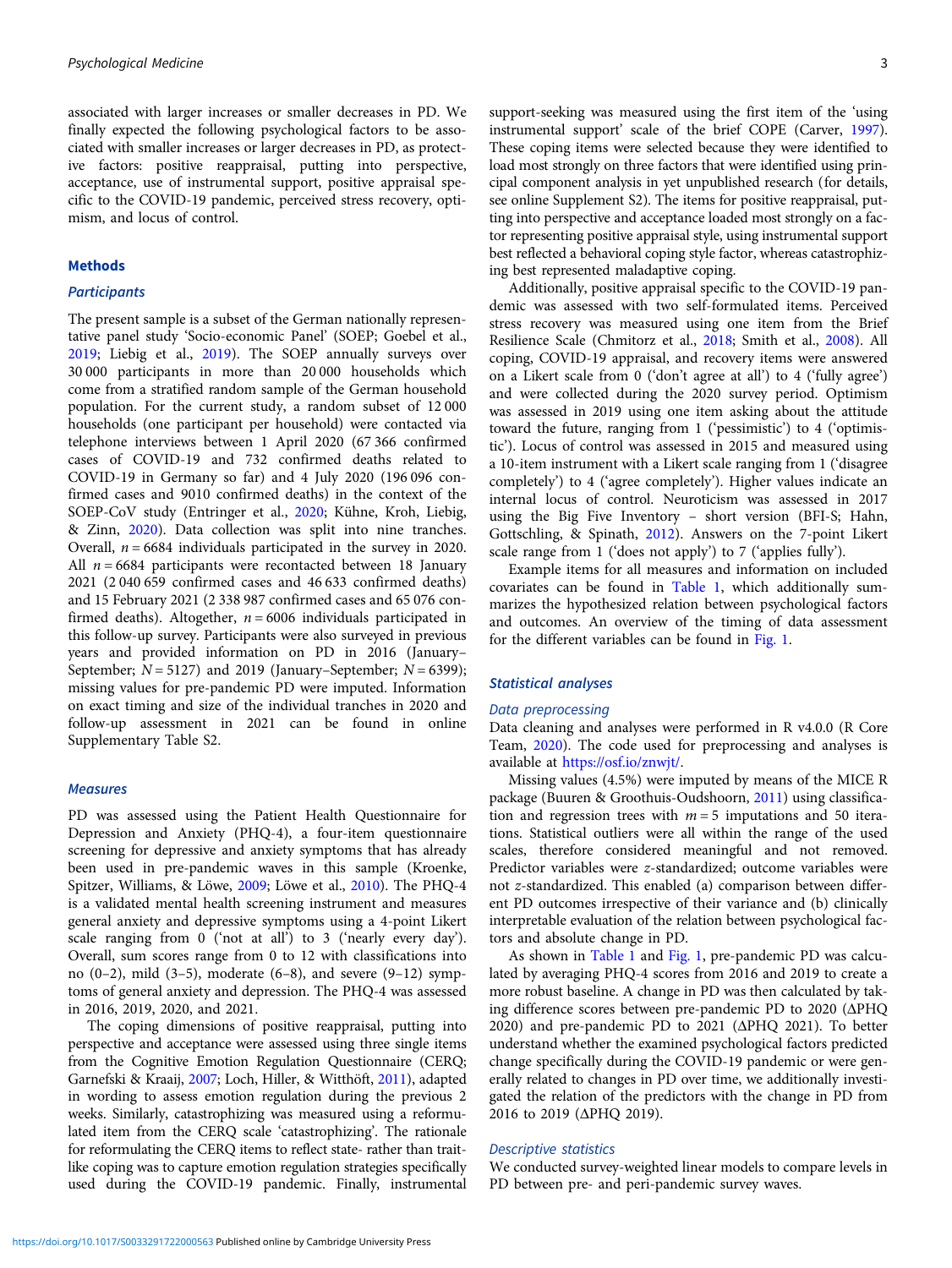#### <span id="page-3-0"></span>Table 1. Overview of variables and instruments used

| Variable                                                                    | Instrument                                                                                                                                                                                                                                                                                                  | <b>Type</b> | Expected<br>relation to PD |
|-----------------------------------------------------------------------------|-------------------------------------------------------------------------------------------------------------------------------------------------------------------------------------------------------------------------------------------------------------------------------------------------------------|-------------|----------------------------|
| Dependent variables                                                         |                                                                                                                                                                                                                                                                                                             |             |                            |
| Change in PD from pre-pandemic<br>levels (mean of 2016 and 2019) to 2020    | $\Delta$ PHQ 2020 = PHQ-4 2020 - (PHQ-4 2016 + PHQ-4 2019)/2                                                                                                                                                                                                                                                |             |                            |
| Change in PD from pre-pandemic<br>levels (mean of 2016 and 2019) to 2021    | $\Delta$ PHQ 2021 = PHQ-4 2021 - (PHQ-4 2016 + PHQ-4 2019)/2                                                                                                                                                                                                                                                |             |                            |
| Change in PD from 2016 to 2019                                              | ΔΡΗΟ 2019 = PHQ-4 2019 - PHQ-4 2016                                                                                                                                                                                                                                                                         |             |                            |
| Independent variables                                                       |                                                                                                                                                                                                                                                                                                             |             |                            |
| Coping: positive reappraisal                                                | CERQ positive reappraisal scale (1 item); 'I thought that the situation also has<br>its positive sides'                                                                                                                                                                                                     | State       |                            |
| Coping: putting into perspective                                            | CERQ putting into perspective scale (1 item); 'I thought that it hasn't been<br>too bad compared to other things'                                                                                                                                                                                           | State       |                            |
| Coping: acceptance                                                          | CERQ acceptance scale (1 item); 'I thought that I have to accept the situation'                                                                                                                                                                                                                             | State       |                            |
| Positive appraisal specific to the<br>COVID-19 pandemic                     | Self-formulated; positive appraisal of COVID-19 situation on a personal &<br>societal level (2 items); 'I expect that I will learn something positive from the<br>corona pandemic for my own life' and 'In the long run, I think that society will<br>change for the better because of the corona pandemic' | State       |                            |
| Coping: using instrumental support                                          | Brief COPE: using instrumental support scale (1 item); 'I've been trying to get<br>advice or help from other people about what to do'                                                                                                                                                                       | State       |                            |
| Coping: catastrophizing                                                     | CERQ: catastrophizing scale (1 item); 'I kept thinking about how terrible it is<br>what I have experienced'                                                                                                                                                                                                 | State       |                            |
| Perceived stress recovery                                                   | Brief Resilience Scale (1 item);                                                                                                                                                                                                                                                                            | Trait       |                            |
| Optimism                                                                    | SOEP-specific item (1 item); 'If you think about the future, are you' (1,<br>pessimistic - 4, optimistic)                                                                                                                                                                                                   | Trait       |                            |
| Locus of Control                                                            | SOEP-specific questionnaire (10 items); e.g. 'My life's course depends on me'<br>and 'Success is a matter of fate and luck' $(-)$                                                                                                                                                                           | Trait       |                            |
| Neuroticism                                                                 | BFI-S (3 items); 'I am' 'nervous' 'a worrier',<br>'relaxed, able to deal with stress' $(-)$                                                                                                                                                                                                                 | Trait       |                            |
| Covariates                                                                  |                                                                                                                                                                                                                                                                                                             |             |                            |
| Age (in years)                                                              | 18-24, 25-34, 35-44, 45-54, 55-64, 65-74, 75-84, 85+                                                                                                                                                                                                                                                        |             |                            |
| Gender                                                                      | m/f                                                                                                                                                                                                                                                                                                         |             |                            |
| Education                                                                   | 1: no degree, still in school or lower degree; 2: middle or high school degree;<br>3: high school degree with subsequent vocational training or university<br>degree                                                                                                                                        |             |                            |
| Household income                                                            | Lower/middle/upper tertile                                                                                                                                                                                                                                                                                  |             |                            |
| Risk group status for severe course in<br>case of infection with SARS-CoV-2 | Yes/no (determined based on age and BMI as well as self-report of at least<br>one of the following diagnoses: asthma, cardiovascular disease, diabetes,<br>cancer, stroke, high blood pressure, dementia, rheumatism, handicap)                                                                             |             |                            |
| History of diagnosed depression                                             | Yes/no (self-report)                                                                                                                                                                                                                                                                                        |             |                            |
| Lockdown status                                                             | Yes/no (participation in 2020 up to/after 5 May)                                                                                                                                                                                                                                                            |             |                            |

PD, psychological distress; PHO, Patient Health Questionnaire; CERQ, Cognitive Emotion Regulation Questionnaire; SOEP, Socio-economic Panel; BFI-S, Big Five Inventory, short version; m, male, f, female; SARS-CoV-2, severe acute respiratory syndrome coronavirus 2; BMI, body mass index.

Note. Expected relation to PHQ indicates the hypothesized relationship between the respective independent variable and ΔPHQ 2020 as well as ΔPHQ 2021.

# Testing of main hypotheses

The above-mentioned hypotheses were tested using separate multiple linear regression analyses for each psychological factor/outcome pair, including all covariates in each model. This resulted in 10 regressions per outcome. Results were Bonferroni-corrected and hence considered significant at  $p < 0.005$ . Baseline PD levels were added to the models as an additional covariate to control

for regression to the mean; we however refrain from reporting their associations with changes in PD. To counteract possible biases in sample selection and due to selective response rates, population survey weights were used (Kroh, [2009;](#page-9-0) Siegers, Steinhauer, & Dührsen, [2021\)](#page-10-0). Because the survey weight was zero for 27 participants, final sample size was  $n = 6657$  ( $n =$ 5981 at follow-up).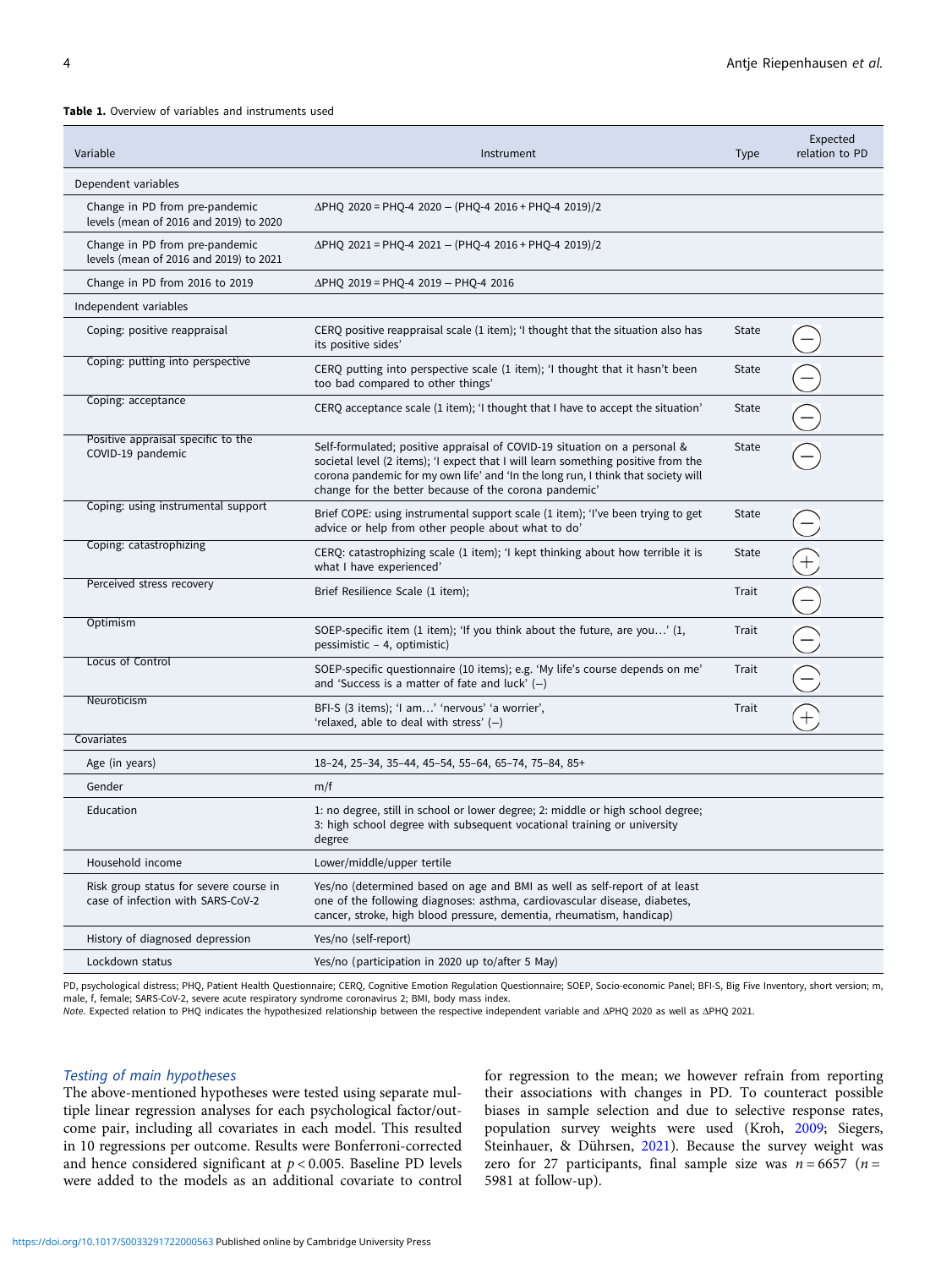<span id="page-4-0"></span>

Fig. 1. Timing of data collection for predictors and outcome variables. PHQ-4, Patient Health Questionnaire, 4 item version; ΔPHQ 2019, change in PHQ-4 from 2016 to 2019; ΔPHQ 2020, change in PHQ-4 from 2019 to 2020, ΔPHQ 2021, change in PHQ-4 from 2019 to 2021.

In order to determine which of the significant predictors found were most strongly associated with the outcomes in the multivariate setting with partly correlated variables, and at the same time avoid overfitting in a model with many predictors, we subsequently conducted LASSO (least absolute shrinkage and selection operator)-regularized regression analyses (Hastie, Tibshirani, & Wainwright, [2015](#page-9-0)) using the miselect R package (Rix & Du, [2020\)](#page-10-0) and calculated inclusion frequencies. Details on this analysis can be found in online Supplement S3. Note that it was not possible to include survey weights into the LASSO analysis. As background information for interpretation of the unweighted LASSO results, a comparison of results from the unweighted linear regressions and weighted linear regressions can therefore be found in online Supplementary Table S3.

# Additional analyses

As robustness analyses, we ran multiverse or specification curve analyses (Simonsohn, Simmons, & Nelson, [2020](#page-10-0); Steegen, Tuerlinckx, Gelman, & Vanpaemel, [2016\)](#page-10-0). Here, slightly different model specifications (linear v. robust regression, cube-roottransformation of non-normally distributed variables v. no transformation) were used to ensure that small arbitrary changes did not have major influences on the results of the study (see online Supplement S4).

To investigate how the psychological factors are associated with PHQ-4 in the individual years (vs. the change between years), we ran linear mixed models and estimated margins (mean  $\pm$  1 s.p.) for all predictors (see online Supplement S5).

# Results

#### Sample description

Between April and June 2020, 31% (v. 20% in 2019 and 28% in 2016) of the population reported mild, 5% (v. 4% in 2019 and 6% in 2016) moderate, and 2% (v. 2% in 2019 and 2% in 2016) severe PD. Peri-pandemic PHQ-4 in 2020 (weighted  $M = 2.45$ / 12, S.E.M. = 0.049) was significantly elevated compared to prepandemic levels in 2019 [weighted  $M = 1.79/12$ , S.E.M. = 0.048;  $t(6655) = 9.73$ ,  $p < 2.2 \times 10^{-16}$ ] and 2016 [weighted  $M = 2.17/12$ ,  $S.E.M. = 0.061$ ;  $t(6655) = 3.34$ ,  $p = 0.002$ ]. In January and February 2021, 29% reported mild, 5% moderate, and 2% severe symptoms. Peri-pandemic PHQ-4 in 2021 ( $M = 2.21/12$ , s.e.m. = 0.048) was significantly elevated compared to 2019  $[t(6655) = 6.07, p = 1.345 \times$  $10^{-8}$ ], but not compared to 2016 [t(6655) = 0.455,  $p = 0.653$ ], and significantly lower than in 2020  $[t(6655) = -3.41, p = 7.31 \times 10^{-4}]$ . [Figure 2](#page-5-0) displays weighted means and 95% confidence interval of the mean for PHQ-4 across the different years (panel a) and the nine individual tranches assessed in 2020 (panel b) Sample characteristics are displayed in [Table 2.](#page-6-0)

#### Socio-demographic variables

With respect to socio-demographic factors, history of depression was positively related to  $\triangle PHQ$  2020 ( $\beta = 0.697$ ),  $\triangle PHQ$  2021 ( $β = 1.063$ ), and ΔPHQ 2019 ( $β = 2.060$ ). Age group 18-24 ( $\beta$  = 1.075) and female gender ( $\beta$  = 0.419) were positively related to ΔPHQ 2021. All other socio-demographic variables were not significantly related to the outcomes. Exact relations of all covariates with the outcomes can be found in online Supplementary Tables S4–S6.

# Multiple linear regressions

As hypothesized, perceived recovery  $(\beta = -0.473)$  and reappraisal ( $\beta$  = -0.192) were negatively, whereas catastrophizing ( $\beta$  = 0.553) and neuroticism ( $β = 0.214$ ) were positively related to ΔPHQ 2020. Contrary to our hypotheses, instrumental support-seeking  $(\beta = 0.282)$  was also positively related. All other predictors were not significantly associated with ΔPHQ 2020 (see online Supplementary Table S4).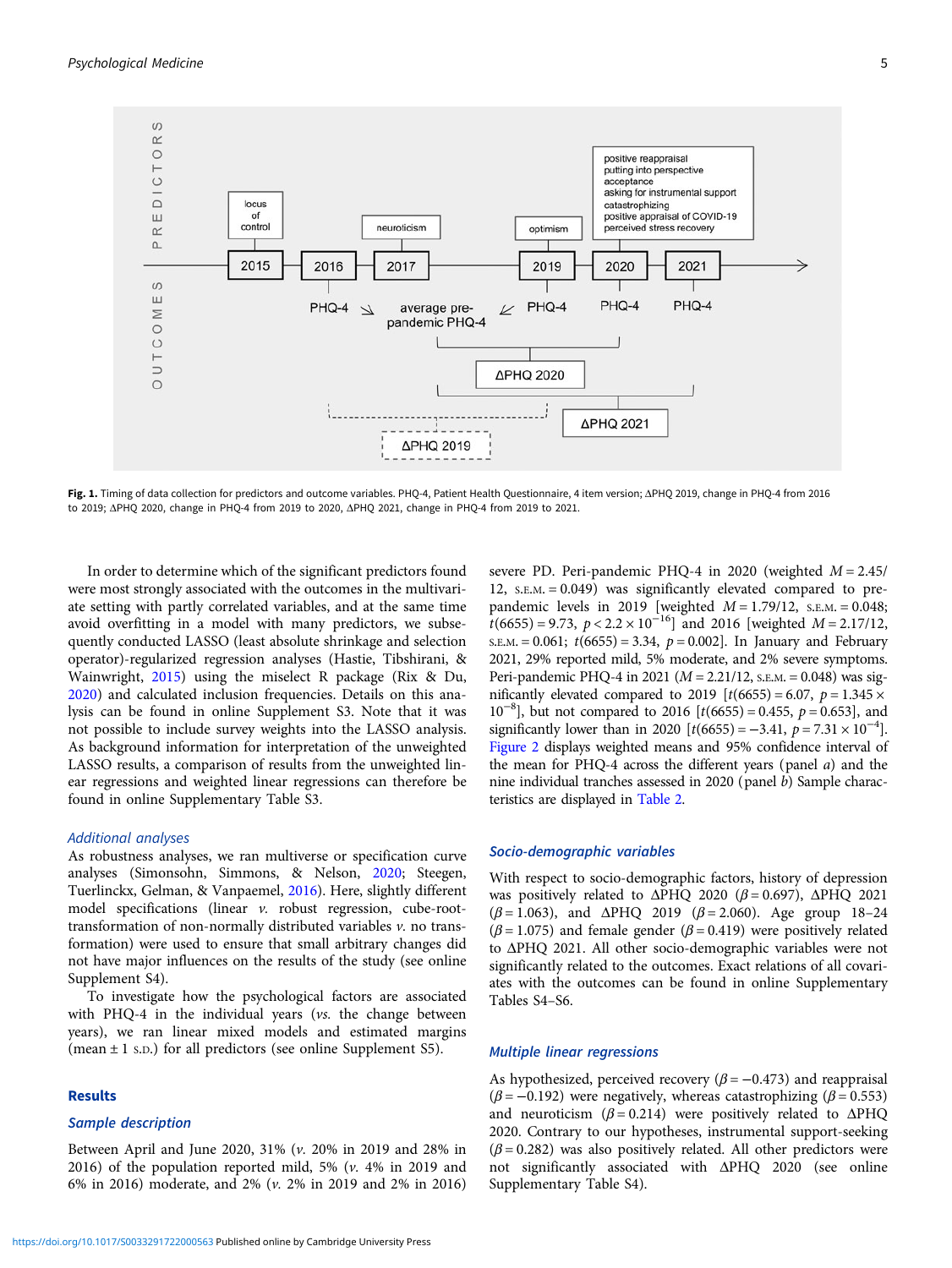<span id="page-5-0"></span>

Fig. 2. Psychological distress (PHQ-4) across years ( $a$ ) and across the nine tranches ranging from 1 April to 28 June 2020 ( $b$ ). Note. Error bars depict the 95% confidence interval. PHQ-4 values range from 0 to 12, higher values indicating higher PD. As weighted means are used, means of each individual tranche are representative for the German population. In (b), weighted mean PHQ-4 values of the entire sample in 2016 and 2019 are displayed as dotted and dashed horizontal lines, respectively.

As expected, perceived recovery  $(\beta = -0.332)$  and optimism  $(\beta = -0.139)$  were negatively, whereas catastrophizing ( $\beta = 0.259$ ) and neuroticism  $(\beta = 0.355)$  were positively associated with  $\triangle PHQ$  2021. Instrumental support-seeking ( $\beta = 0.170$ ) was again positively related. All other predictors were not significantly associated with ΔPHQ 2021 (see online Supplementary Table S5).

To see if these factors were specifically relevant during the COVID-19 pandemic or also relevant before, we repeated the analyses with the change in PD during a control period (2016–2019) as the outcome (see online Supplementary Table S6). Optimism  $(\beta = -0.175)$  was negatively, whereas neuroticism  $(\beta = 0.421)$ was positively associated with ΔPHQ 2019. All other psychological factors were not related. Beta coefficients for all psycho-logical factors and all outcomes are shown in [Fig. 3.](#page-7-0)

# LASSO-regularized regressions

LASSO-regularized regression analysis highlighted the roles of catastrophizing, perceived recovery, neuroticism, and asking for instrumental support for ΔPHQ 2020, of neuroticism, perceived recovery, and catastrophizing for ΔPHQ 2021, and of neuroticism as well as optimism for ΔPHQ 2019 (see online Supplementary Table S7).

# Specification curve analyses

The performed specification curve analyses indicate that results remained stable across model specifications (see online Supplement S4).

# Linear mixed models

Linear mixed models revealed similar patterns of predictors for pre- v. peri-pandemic PHQ-4 compared to the multiple linear regressions on ΔPHQ outcomes (see online Supplement S5).

# Discussion

The goal of this study was to investigate if mean PD increased compared to pre-pandemic times and which risk and resilience factors are associated with the change in PD in a sample representative of the German household population.

First, as expected, we found that PD was on average significantly higher in both 2020 and 2021 compared to 2019. It however must be mentioned that pre-pandemic PD in 2019 was lower than in 2016. Due to these PD fluctuations at baseline, averaged baseline scores were used in all subsequent analyses.

Second, in line with our hypotheses, we found catastrophizing and neuroticism to be risk factors for PD. Unexpectedly, asking for instrumental support also was positively associated with PD across peri-pandemic outcomes.

Third, the most consistent protective factor across all analyses was self-perceived recovery from stress, whereas other factors like optimism and positive reappraisal where only partially supported as protective factors. Contrary to our expectations, putting things into perspective, acceptance, and positive appraisal specific to the COVID-19 pandemic did not emerge as protective factors. We will discuss these results in more detail below.

# PD increase in the general population

In our analyses there was an increase in PD in 2020 (2.45) and 2021 (2.21) compared to 2019 (1.79). PD in 2020, but not 2021, was also higher than in 2016 (2.17). PD in 2021 was again significantly lower than that in 2020.

These average numbers are clearly not in the pathological range, as scores of 6 and higher reflect moderate to severe PD. However, systematic increases of average PD into the pathological range can hardly be expected in a sample consisting of over 6000 participants. Especially, the proportion of participants reporting mild (v. no) symptoms was elevated compared to pre-pandemic times. Our findings of only small but significant increases during the pandemic are in accordance with many other findings in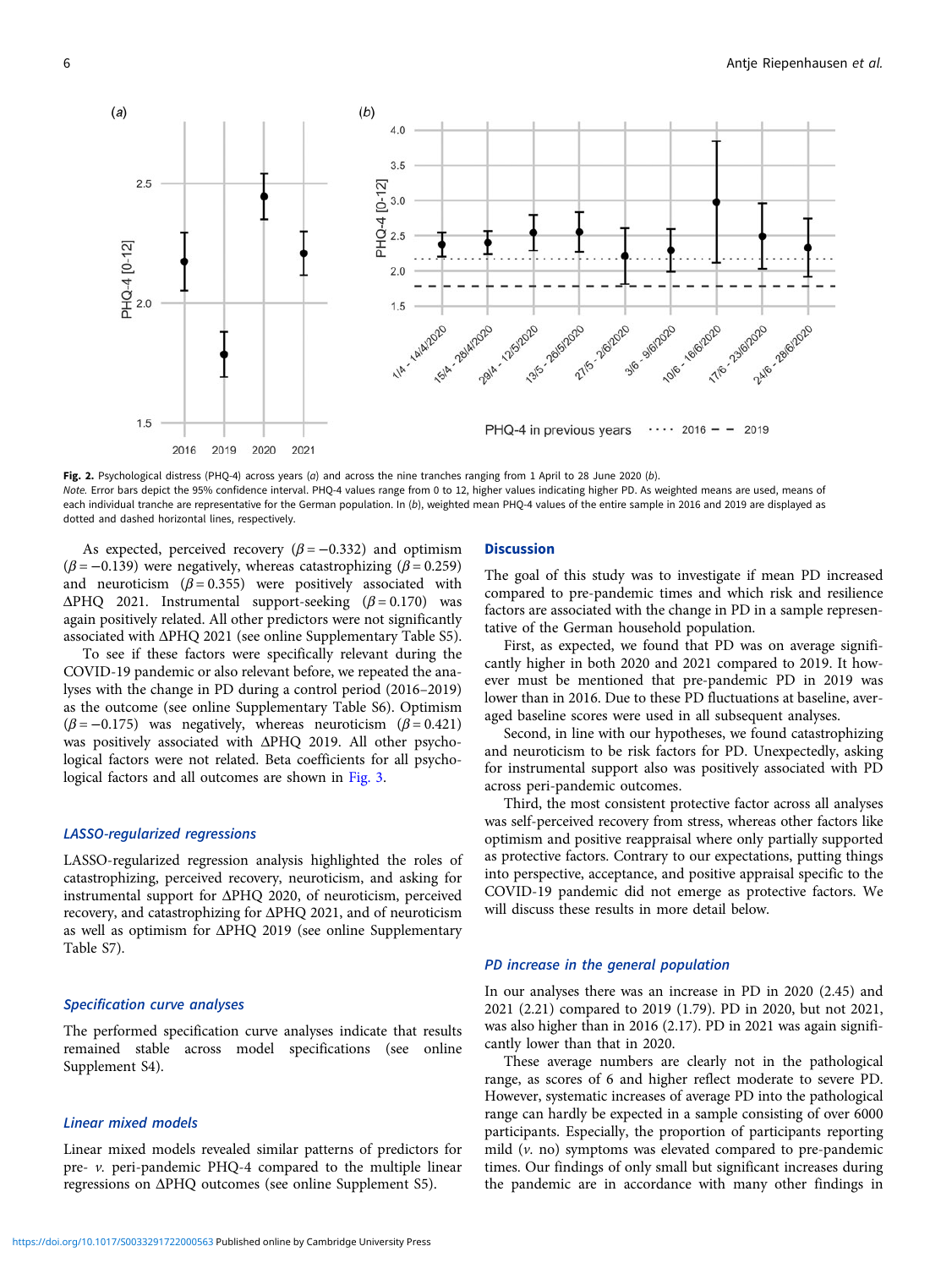<span id="page-6-0"></span>**Table 2.** Sample characteristics  $(N = 6684)$ 

|                                                                                | $\frac{0}{0}$ |
|--------------------------------------------------------------------------------|---------------|
| Gender                                                                         |               |
| Male                                                                           | 39.32         |
| Female                                                                         | 60.68         |
| Age                                                                            |               |
| $18 - 24$                                                                      | 2.5           |
| $25 - 34$                                                                      | 9.38          |
| $35 - 44$                                                                      | 16.37         |
| $45 - 54$                                                                      | 23.21         |
| $55 - 64$                                                                      | 21.27         |
| $65 - 74$                                                                      | 15.61         |
| $75 - 84$                                                                      | 9.63          |
| $85+$                                                                          | 2.02          |
| Education                                                                      |               |
| No degree, still in school, or lower degree                                    |               |
| Middle or high school degree                                                   | 43.88         |
| High school degree with subsequent vocational training or<br>university degree | 31.83         |
| Income                                                                         |               |
| Lower tertile                                                                  | 32.96         |
| Medium tertile                                                                 | 33.49         |
| Higher tertile                                                                 | 33.55         |
| Risk group status for severe course in case of infection with SARS-CoV-2       |               |
| Yes                                                                            | 51.26         |
| No                                                                             | 48.74         |
| History of depression                                                          |               |
| Yes                                                                            | 9.78          |
| No                                                                             | 90.22         |

population-based studies (Daly et al., [2020](#page-9-0); Niedzwiedz et al., [2020;](#page-10-0) Peters et al., [2020](#page-10-0); Pierce et al., [2020](#page-10-0); Twenge & Joiner, [2020\)](#page-10-0). Intriguingly, this small effect may be caused by (vulnerable) subpopulations as indicated by longitudinal samples (e.g. Ahrens et al., [2021](#page-8-0)).

Existing meta-analytic evidence suggests a recovery of PD over time (Robinson et al., [2021\)](#page-10-0). In our sample, PD in 2021 was still elevated, which we attribute to the fact that unlike the studies included in the meta-analysis, we covered a later time point in the middle of another wave of COVID-19 infections. PD in 2021 was however lower than that in 2020. This might on the one hand be explained by a habituation effect to the pandemic consequences, including an adjustment to the changes in daily life and social distancing measures. On the other hand, the existence of more precise knowledge about the virus and the prospect of starting vaccination campaigns in Germany in the beginning of 2021 might have led to lower uncertainty compared to 2020 and therefore a different appraisal of the situation, which in turn differentially influenced mental well-being.

#### Risk factors for PD

Female gender and younger age were socio-demographic risk factors for peri-pandemic PD in 2021 but not in 2020, adding to the mixed picture that although many studies reported these to be risk factors (see Introduction), meta-analytic evidence did not find this relationship (Robinson et al., [2021](#page-10-0)). The most important psychological risk factor was catastrophizing as it showed positive associations with PD changes across peri-pandemic analyses (but not in the control analyses for the pre-pandemic change from 2016 to 2019). Catastrophizing is the tendency to think that things are worse than they are or will have a far worse outcome than is realistic. Confirming previous research that highlights catastrophizing as one of the most prominent emotion regulation strategies predicting PD (Garnefski & Kraaij, [2007](#page-9-0); Martin & Dahlen, [2005](#page-10-0)), our results indicate that this type of coping is the most maladaptive of those included as predictor. Neuroticism also showed a positive association with PD outcomes in almost all analyses, also for the pre-pandemic control analyses, an association that is well known from the literature (Lahey, [2009](#page-9-0)). Unexpectedly, asking for instrumental support as coping strategy also emerged as quite consistently positively associated with PD, contrary to what we hypothesized. However, it is conceivable that this predictor was confounded with having negative experiences or symptoms in the first place. The specific formulation of this item was: 'I've been trying to get advice or help from other people about what to do'. People might have only reached out to other people for help if they already experienced significant burden, whereas individuals with less burden might not have sought to do so, especially under the given pandemic circumstances.

#### Protective factors for PD

Overall, we found perceived recovery from stress to be the most consistent protective factor across peri-pandemic analyses. Optimism and positive reappraisal were at least partially found to be protective factors, consistent with previous research on their association with mental health (Martin & Dahlen, [2005](#page-10-0); Plomin et al., [1992](#page-10-0)). We did not find support for putting things into perspective, acceptance, and positive appraisal specific to COVID-19 to be protective factors.

Optimism and perceived recovery were the only protective factors associated also with PD change in the pre-pandemic control period.

These findings could thus indicate that the results regarding other psychological protective factors such as positive reappraisal are specific to the COVID-19 pandemic and that they are not related to changes in PD under normal circumstances. However, an additional, and more likely, explanation is that the temporal distance between the assessment of the pre-pandemic PD change score on the one hand and psychological factors assessed in 2020 on the other hand is too large to find associations. The fact that coping items such as positive reappraisal were reformulated to reflect state-like coping in 2020 substantiates this possible explanation, especially since perceived stress recovery, a trait-like measure assessed in the same wave, does show relation to ΔPHQ 2019.

# Limitations

Despite the strengths of our study such as the representativeness of the sample and existence of individual pre-pandemic baseline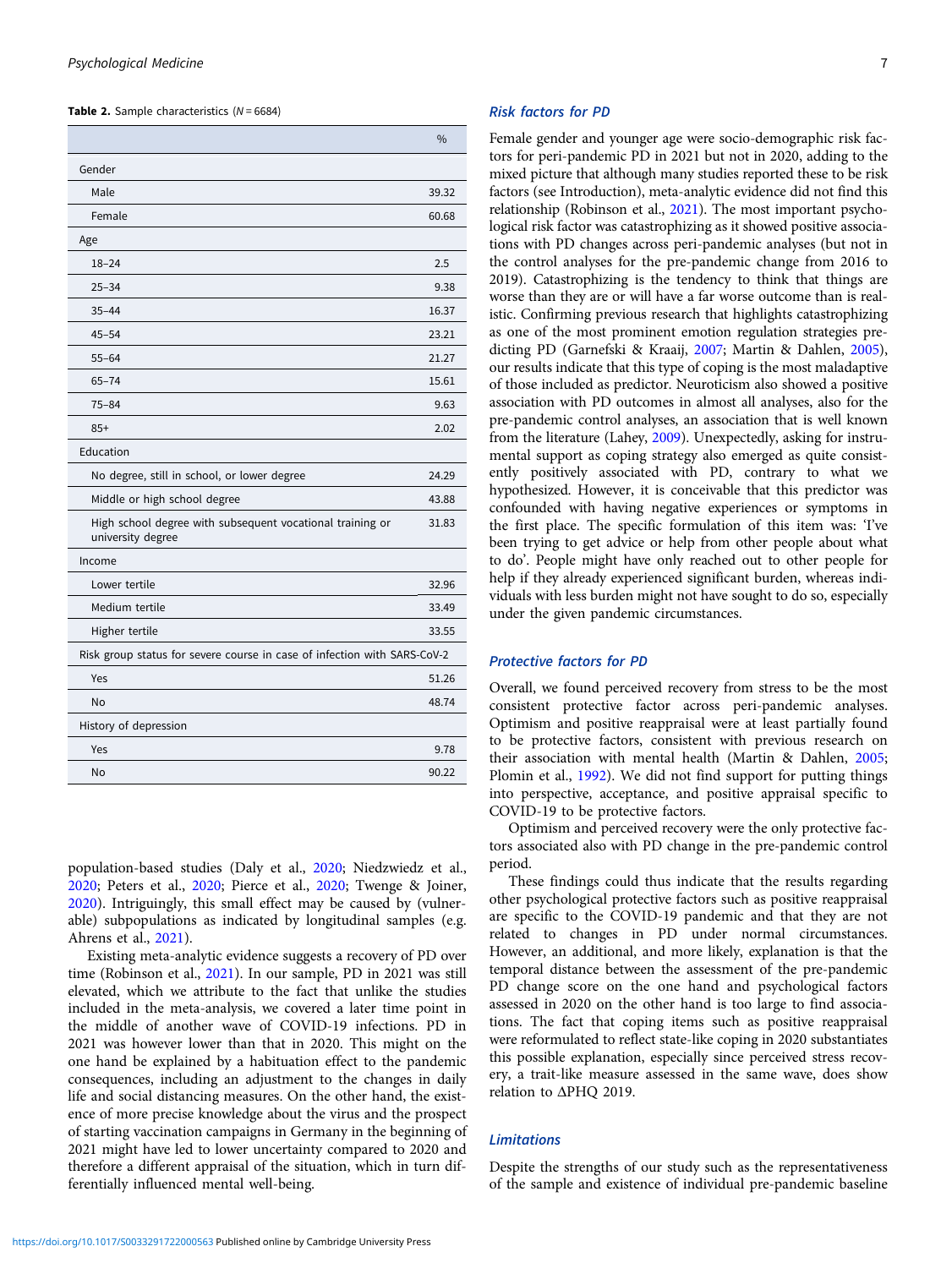<span id="page-7-0"></span>



#### **Beta Coefficient**

Fig. 3. Beta coefficients of multiple linear regressions for ΔPHQ 2020 (a), ΔPHQ 2021 (b), and ΔPHQ 2019 (c). Note. This figure shows beta coefficients of the psychological factors for the three outcomes. Complete output tables of the respective linear regressions can be found in online Supplementary Tables S4–S6. Predictors are z-standardized, outcomes are not standardized. Error bars depict the 95% confidence interval.

PD, which have been considered important specifically in the context of the COVID-19 pandemic (Kunzler et al., [2021](#page-9-0); Nieto, Navas, & Vázquez, [2020\)](#page-10-0), as well as the comparison with

change in PD during a pre-pandemic period and the use of LASSO-regularized regression that selects the most promising variables in a model with many potential variables, there also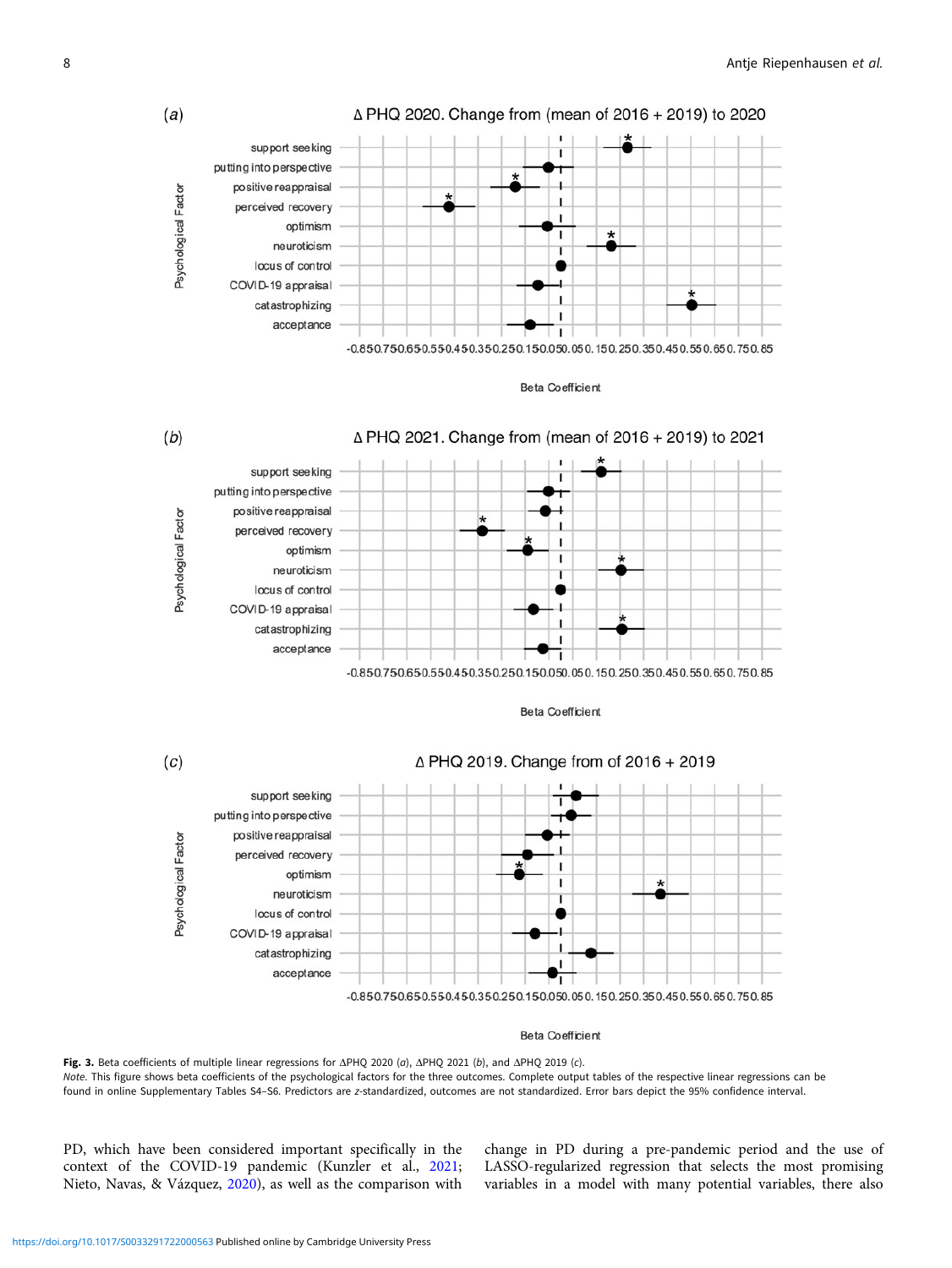<span id="page-8-0"></span>are several limitations: most importantly, psychological factors were not assessed at all survey waves (see [Fig. 1](#page-4-0)). Given that many psychological factors such as coping may be variable and malleable (Compas, Forsythe, & Wagner, [1988](#page-9-0)), this impedes disentangling directionality of causation between psychological factors, PD, and pandemic context. We are also aware of the second major limitation that results from the uneven sampling of psychological factors: we were forced to include variables that were assessed in 2020 to the model predicting change from 2016 to 2019. Our rationale to nevertheless include the factors into the model was to keep the models as similar as possible to set the peri-pandemic results into perspective. We moreover included variables that were assessed during previous survey waves, such as locus of control in 2015, neuroticism in 2017, and optimism in 2019. Although it would have been preferred to have more recent data, based on the literature we expect a relative stability of these constructs (Cobb-Clark & Schurer, 2011, [2013;](#page-9-0) Scheier, Carver, & Bridges, [1994](#page-10-0)). Other limitations are the self-report nature of assessments and that the use of single items instead of entire validated questionnaires to assess the coping dimensions, although necessary for pragmatic reasons, might have led to a reduced statistical power. Finally, we do not have knowledge of specific stressors that might have occurred between the two measurements; changes in PD from baseline to 2020 and baseline to 2021 can therefore only be partly, and only on average, attributed to experiencing the COVID-19 pandemic. However, although there undoubtedly are other influences on changes in PD that we did not assess and that therefore cannot be controlled for, these are expected to occur at random, whereas every participant experienced the COVID-19 pandemic during data collection.

# **Outlook**

In the present research, we identified several psychological factors that are associated with changes in PD during the COVID-19 pandemic in the general population of Germany. Although due to the used instruments our results can strictly only give insights regarding PD, in light of past findings (Veer et al., [2021\)](#page-10-0) we also expect these psychological factors to be related to general mental health and resilience (i.e. mental health controlled for stressor exposure; see Kalisch et al., [2021](#page-9-0) for further details). The exact pattern of predictors might certainly be different when investigating these slightly different outcomes. For example, it should be noted that the strongest predictors for PD in our study were those that are conceptually closest to PD (catastrophizing, asking for instrumental support, neuroticism, and perceived stress recovery), whereas psychological factors that are conceptually further away from symptoms such as positive reappraisal, optimism, or locus of control, show weaker relationships with PD. These latter factors however seem to be stronger predictors for resilience, as for instance shown in Veer et al. ([2021](#page-10-0)). Future representative studies should investigate this in more detail.

Our results do point to some possibly malleable factors that we found to be prospectively associated with changes in PD during COVID-19 and that are therefore possible candidates for targeted prevention and intervention programs to improve general mental well-being during challenging times such as pandemics. Given the pandemic situation, these prevention efforts should ideally be widely accessible and allow for a remote delivery via internet and/or mobile phone. Above all, improving stress recovery, e.g. via physical exercise in the nature (Wooller, Rogerson, Barton, Micklewright, & Gladwell, [2018\)](#page-10-0) or smartphone-assisted

biofeedback (Hunter, Olah, Williams, Parks, & Pressman, [2019](#page-9-0)), appears to be the most promising starting point. Moreover, reducing catastrophizing tendencies, for example via smartphone-based cognitive behavioral interventions for mental health prevention (Ebert et al., [2018](#page-9-0); Marciniak et al., [2020\)](#page-10-0), increasing internal locus of control, e.g. via online interventions as has been done by Nallapothula et al. [\(2020](#page-10-0)) in an academic context, increasing optimism, e.g. using the best possible self intervention (Malouff & Schutte, [2017\)](#page-10-0), and learning to also see positive aspects in the overall challenging situation, e.g. via mobile cognitive behavioral interventions (Ebert et al., [2018;](#page-9-0) Marciniak et al., [2020](#page-10-0)) are promising paths to increase individual well-being. Future research should corroborate these directions using interventional studies.

Supplementary material. The supplementary material for this article can be found at <https://doi.org/10.1017/S0033291722000563>

Acknowledgements. The authors thank Anna Daniels and Sarah A. Wellan for helpful comments on the manuscript.

Financial support. This project has received funding from the European Union's Horizon 2020 research and innovation program under Grant Agreement numbers 777084 (DynaMORE) and 101016127 (RESPOND). 'SOEP-CoV: The Spread of the Coronavirus in Germany: Socio-Economic Factors and Consequences' was funded by the German Federal Ministry of Education and Research (BMBF). AR was supported by Studienstiftung des deutschen Volkes. HK was supported by the Deutsche Forschungsgemeinschaft (DFG, German Science Foundation) Grants – 415809395, 427279591, and 40965412. The data can be accessed via the research data center of the SOEP.

Conflict of interest. RK has received advisory honoraria from JoyVentures, Herzlia, Israel.

Ethical standards. The authors assert that all procedures contributing to this work comply with the ethical standards of the relevant national and institutional committees on human experimentation and with the Helsinki Declaration of 1975, as revised in 2008.

#### References

- Ahrens, K. F., Neumann, R. J., Kollmann, B., Plichta, M. M., Lieb, K., Tüscher, O., & Reif, A. (2021). Differential impact of COVID-related lockdown on mental health in Germany. World Psychiatry, 20(1), 140–141. [https://doi.](https://doi.org/10.1002/wps.20830) [org/10.1002/wps.20830.](https://doi.org/10.1002/wps.20830)
- Arima, M., Takamiya, Y., Furuta, A., Siriratsivawong, K., Tsuchiya, S., & Izumi, M. (2020). Factors associated with the mental health status of medical students during the COVID-19 pandemic: A cross-sectional study in Japan. BMJ Open, 10(12), e043728. [https://doi.org/10.1136/bmjopen-2020-043728.](https://doi.org/10.1136/bmjopen-2020-043728)
- Bendau, A., Plag, J., Kunas, S., Wyka, S., Ströhle, A., & Petzold, M. B. (2020). Longitudinal changes in anxiety and psychological distress, and associated risk and protective factors during the first three months of the COVID-19 pandemic in Germany. Brain and Behavior, 11(2), e01964. <https://doi.org/10.1002/brb3.1964>.
- Buuren, S. V., & Groothuis-Oudshoorn, K. (2011). mice: Multivariate imputation by Chained Equations in R. Journal of Statistical Software, 45(1), 1–67. [https://doi.org/10.18637/jss.v045.i03.](https://doi.org/10.18637/jss.v045.i03)
- Carver, C. S. (1997). You want to measure coping but your protocol's too long: Consider the brief cope. International Journal of Behavioral Medicine, 4(1), 92. [https://doi.org/10.1207/s15327558ijbm0401\\_6.](https://doi.org/10.1207/s15327558ijbm0401_6)
- Chmitorz, A., Wenzel, M., Stieglitz, R.-D., Kunzler, A., Bagusat, C., Helmreich, I., … Tüscher, O. (2018). Population-based validation of a German version of the Brief Resilience Scale. PLoS One, 13(2), e0192761. [https://doi.org/10.](https://doi.org/10.1371/journal.pone.0192761) [1371/journal.pone.0192761.](https://doi.org/10.1371/journal.pone.0192761)
- Cobb-Clark, D. A., & Schurer, S. (2011). The stability of big-five personality traits (SSRN scholarly paper No. ID 1919414). Rochester, NY: Social Science Research Network. <https://doi.org/10.2139/ssrn.1919414>.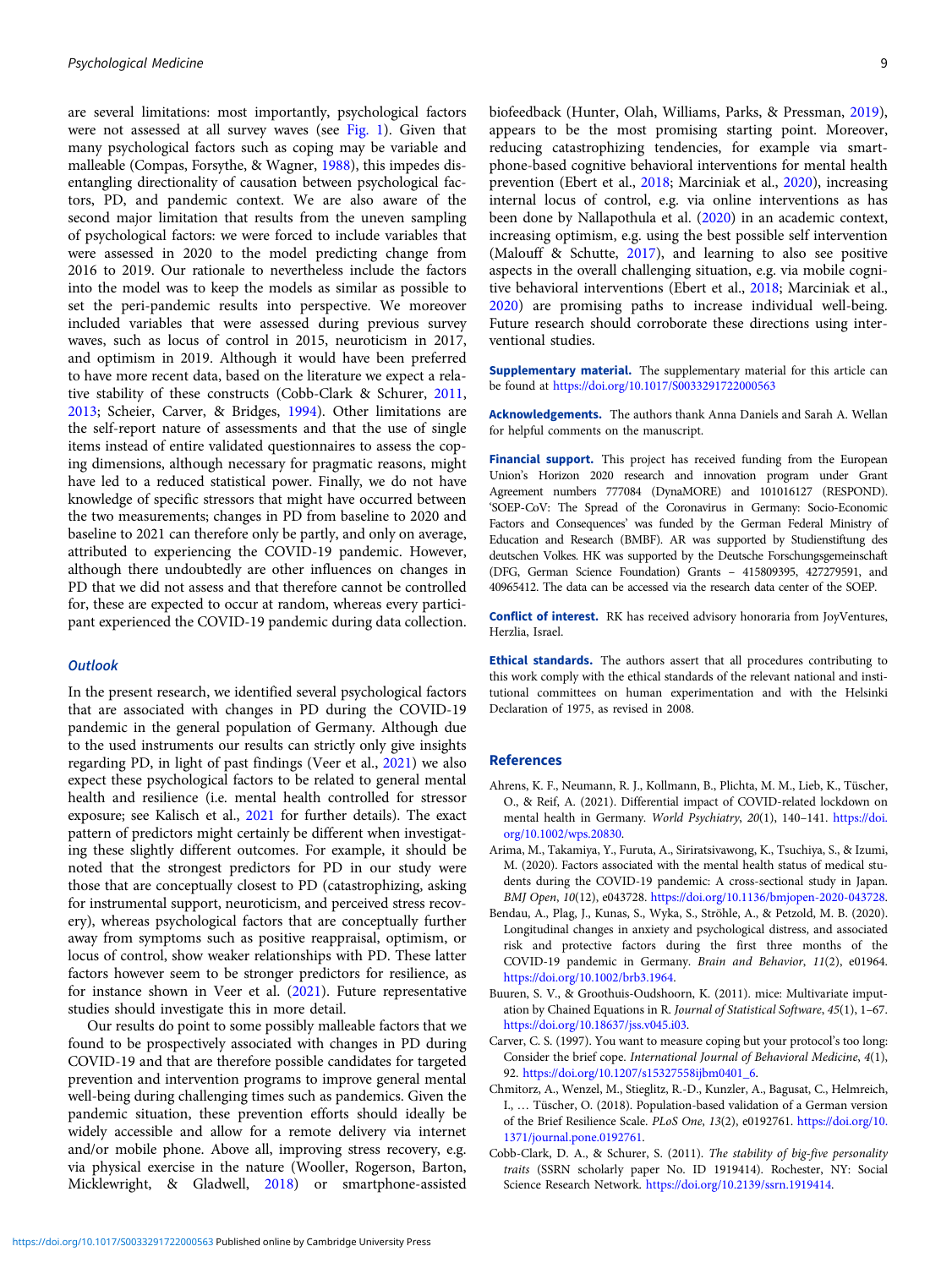- <span id="page-9-0"></span>Cobb-Clark, D. A., & Schurer, S. (2013). Two economists' musings on the stability of locus of control. The Economic Journal, 123(570), F358–F400. [https://doi.org/10.1111/ecoj.12069.](https://doi.org/10.1111/ecoj.12069)
- Compas, B. E., Forsythe, C. J., & Wagner, B. M. (1988). Consistency and variability in causal attributions and coping with stress. Cognitive Therapy and Research, 12(3), 305–320. [https://doi.org/10.1007/BF01176192.](https://doi.org/10.1007/BF01176192)
- Conversano, C., Di Giuseppe, M., Miccoli, M., Ciacchini, R., Gemignani, A., & Orrù, G. (2020). Mindfulness, age and gender as protective factors against psychological distress during COVID-19 pandemic. Frontiers in Psychology, 11, 1900. <https://doi.org/10.3389/fpsyg.2020.01900>.
- Daly, M., & Robinson, E. (2020). Psychological distress and adaptation to the COVID-19 crisis in the United States. Journal of Psychiatric Research, 136, 603–609. [https://doi.org/10.1016/j.jpsychires.2020.10.035.](https://doi.org/10.1016/j.jpsychires.2020.10.035)
- Daly, M., Sutin, A. R., & Robinson, E. (2020). Longitudinal changes in mental health and the COVID-19 pandemic: Evidence from the UK household longitudinal study. Psychological Medicine 1–10. [https://doi.org/10.1017/](https://doi.org/10.1017/S0033291720004432) [S0033291720004432.](https://doi.org/10.1017/S0033291720004432)
- Daly, M., Sutin, A. R., & Robinson, E. (2021). Depression reported by US adults in 2017–2018 and March and April 2020. Journal of Affective Disorders, 278, 131–135. <https://doi.org/10.1016/j.jad.2020.09.065>.
- Dawel, A., Shou, Y., Smithson, M., Cherbuin, N., Banfield, M., Calear, A. L., … Batterham, P. J. (2020). The effect of COVID-19 on mental health and wellbeing in a representative sample of Australian adults. Frontiers in Psychiatry, 11, 579985. [https://doi.org/10.3389/fpsyt.2020.579985.](https://doi.org/10.3389/fpsyt.2020.579985)
- Dawson, D. L., & Golijani-Moghaddam, N. (2020). COVID-19: Psychological flexibility, coping, mental health, and wellbeing in the UK during the pandemic. Journal of Contextual Behavioral Science, 17, 126–134. [https://doi.](https://doi.org/10.1016/j.jcbs.2020.07.010) [org/10.1016/j.jcbs.2020.07.010.](https://doi.org/10.1016/j.jcbs.2020.07.010)
- Ebert, D. D., Van Daele, T., Nordgreen, T., Karekla, M., Compare, A., Zarbo, C., … Baumeister, H. (2018). Internet- and mobile-based psychological interventions: Applications, efficacy, and potential for improving mental health. European Psychologist, 23(2), 167–187. [https://doi.org/10.1027/](https://doi.org/10.1027/1016-9040/a000318) [1016-9040/a000318](https://doi.org/10.1027/1016-9040/a000318).
- Entringer, T. M., Kröger, H., Schupp, J., Kühne, S., Liebig, S., Goebel, J., … Zinn, S. (2020). Psychische Krise durch COVID-19? Sorgen sinken, Einsamkeit steigt, Lebenszufriedenheit bleibt stabil (Working Paper No. 1087). SOEP papers on Multidisciplinary Panel Data Research. Retrieved from SOEPpapers on Multidisciplinary Panel Data Research website: <https://www.econstor.eu/handle/10419/222647>.
- Ettman, C. K., Abdalla, S. M., Cohen, G. H., Sampson, L., Vivier, P. M., & Galea, S. (2020). Prevalence of depression symptoms in US adults before and during the COVID-19 pandemic. JAMA Network Open, 3(9), e2019686. [https://doi.org/10.1001/jamanetworkopen.2020.19686.](https://doi.org/10.1001/jamanetworkopen.2020.19686)
- Every-Palmer, S., Jenkins, M., Gendall, P., Hoek, J., Beaglehole, B., Bell, C., … Stanley, J. (2020). Psychological distress, anxiety, family violence, suicidality, and wellbeing in New Zealand during the COVID-19 lockdown: A crosssectional study. PLoS One, 15(11), e0241658. [https://doi.org/10.1371/jour](https://doi.org/10.1371/journal.pone.0241658)[nal.pone.0241658](https://doi.org/10.1371/journal.pone.0241658).
- Fernández, R. S., Crivelli, L., Guimet, N. M., Allegri, R. F., & Pedreira, M. E. (2020). Psychological distress associated with COVID-19 quarantine: Latent profile analysis, outcome prediction and mediation analysis. Journal of Affective Disorders, 277, 75–84. [https://doi.org/10.1016/j.jad.](https://doi.org/10.1016/j.jad.2020.07.133) [2020.07.133.](https://doi.org/10.1016/j.jad.2020.07.133)
- Fink, A. (2003). How to sample in surveys (2nd ed.). Thousand Oaks, CA: Sage Publications, Inc. [https://doi.org/10.4135/9781412984478.](https://doi.org/10.4135/9781412984478)
- Flesia, L., Monaro, M., Mazza, C., Fietta, V., Colicino, E., Segatto, B., & Roma, P. (2020). Predicting perceived stress related to the COVID-19 outbreak through stable psychological traits and machine learning models. Journal of Clinical Medicine, 9(10), 3350. <https://doi.org/10.3390/jcm9103350>.
- Garnefski, N., & Kraaij, V. (2007). The cognitive emotion regulation questionnaire: Psychometric features and prospective relationships with depression and anxiety in adults. European Journal of Psychological Assessment, 23 (3), 141–149. psyh (2007-12103-002). [https://doi.org/10.1027/1015-5759.](https://doi.org/10.1027/1015-5759.23.3.141) [23.3.141](https://doi.org/10.1027/1015-5759.23.3.141).
- Gijzen, M., Shields-Zeeman, L., Kleinjan, M., Kroon, H., van der Roest, H., Bolier, L., … de Beurs, D. (2020). The bittersweet effects of COVID-19 on mental health: Results of an online survey among a sample of the Dutch population five weeks after relaxation of lockdown restrictions.

wInternational Journal of Environmental Research and Public Health, 17(23), 9073. [https://doi.org/10.3390/ijerph17239073.](https://doi.org/10.3390/ijerph17239073)

- Goebel, J., Grabka, M. M., Liebig, S., Kroh, M., Richter, D., Schröder, C., & Schupp, J. (2019). The German Socio-Economic Panel (SOEP). Jahrbücher für Nationalökonomie und Statistik, 239(2), 345-360. [https://](https://doi.org/10.1515/jbnst-2018-0022) [doi.org/10.1515/jbnst-2018-0022](https://doi.org/10.1515/jbnst-2018-0022).
- Hahn, E., Gottschling, J., & Spinath, F. M. (2012). Short measurements of personality – Validity and reliability of the GSOEP Big Five Inventory (BFI-S). Journal of Research in Personality, 46(3), 355–359. [https://doi.org/10.1016/j.](https://doi.org/10.1016/j.jrp.2012.03.008) [jrp.2012.03.008.](https://doi.org/10.1016/j.jrp.2012.03.008)
- Hastie, T., Tibshirani, R., & Wainwright, M.. (2015). Statistical learning with sparsity. Monographs on statistics and applied probability, 143, 143.
- Holingue, C., Badillo-Goicoechea, E., Riehm, K. E., Veldhuis, C. B., Thrul, J., Johnson, R. M., … Kalb, L. G. (2020). Mental distress during the COVID-19 pandemic among US adults without a pre-existing mental health condition: Findings from American trend panel survey. Preventive Medicine, 139, 106231. <https://doi.org/10.1016/j.ypmed.2020.106231>.
- Holman, E. A., Thompson, R. R., Garfin, D. R., & Silver, R. C. (2020). The unfolding COVID-19 pandemic: A probability-based, nationally representative study of mental health in the United States. Science Advances, 6(42), eabd5390. [https://doi.org/10.1126/sciadv.abd5390.](https://doi.org/10.1126/sciadv.abd5390)
- Hunter, J. F., Olah, M. S., Williams, A. L., Parks, A. C., & Pressman, S. D. (2019). Effect of brief biofeedback via a smartphone app on stress recovery: Randomized experimental study. JMIR Serious Games, 7(4), e15974. [https://](https://doi.org/10.2196/15974) [doi.org/10.2196/15974.](https://doi.org/10.2196/15974)
- Hyland, P., Shevlin, M., McBride, O., Murphy, J., Karatzias, T., Bentall, R. P., … Vallières, F. (2020). Anxiety and depression in the Republic of Ireland during the COVID-19 pandemic. Acta Psychiatrica Scandinavica, 142(3), 249–256. [https://doi.org/10.1111/acps.13219.](https://doi.org/10.1111/acps.13219)
- Kalisch, R., Köber, G., Binder, H., Ahrens, K. F., Basten, U., Chmitorz, A., ... Engen, H. (2021). The Frequent Stressor and Mental Health Monitoring-Paradigm: A Proposal for the Operationalization and Measurement of Resilience and the Identification of Resilience Processes in Longitudinal Observational Studies. Frontiers in Psychology, 12, 3377. [https://doi.org/10.3389/fpsyg.2021.710493.](https://doi.org/10.3389/fpsyg.2021.710493)
- Kroenke, K., Spitzer, R. L., Williams, J. B. W., & Löwe, B. (2009). An ultra-brief screening scale for anxiety and depression: The PHQ-4. Psychosomatics, 50 (6), 613–621. [https://doi.org/10.1016/S0033-3182\(09\)70864-3.](https://doi.org/10.1016/S0033-3182(09)70864-3)
- Kroh, M. (2009). Short-documentation of the update of the SOEP-weights, 1984–2008. DIW Berlin.
- Kühne, S., Kroh, M., Liebig, S., & Zinn, S. (2020). The need for household panel surveys in times of crisis: The case of SOEP-CoV. Survey Research Methods, 14(2), 195–203. [https://doi.org/10.18148/srm/2020.v14i2.7748.](https://doi.org/10.18148/srm/2020.v14i2.7748)
- Kunzler, A. M., Röthke, N., Günthner, L., Stoffers-Winterling, J., Tüscher, O., Coenen, M., … Lieb, K. (2021). Mental burden and its risk and protective factors during the early phase of the SARS-CoV-2 pandemic: Systematic review and meta-analyses. Globalization and Health, 17(1), 34. [https://doi.](https://doi.org/10.1186/s12992-021-00670-y) [org/10.1186/s12992-021-00670-y](https://doi.org/10.1186/s12992-021-00670-y).
- Lahey, B. B. (2009). Public health significance of neuroticism. The American Psychologist, 64(4), 241–256. <https://doi.org/10.1037/a0015309>.
- Li, L. Z., & Wang, S. (2020). Prevalence and predictors of general psychiatric disorders and loneliness during COVID-19 in the United Kingdom. Psychiatry Research, 291, 113267. <https://doi.org/10.1016/j.psychres.2020.113267>.
- Liebig, S., Goebel, J., Kroh, M., Schröder, C., Grabka, M. M., Schupp, J., … Zimmermann, S. (2019). Socio-Economic Panel (SOEP), data from 1984– 2018, version 35. Retrieved from [https://doi.org/10.5684/soep-core.v35.](https://doi.org/10.5684/soep-core.v35)
- Loch, N., Hiller, W., & Witthöft, M. (2011). Der Cognitive Emotion Regulation Questionnaire (CERQ) Erste teststatistische Überprüfung einer deutschen Adaption [The Cognitive Emotion Regulation Questionnaire (CERQ) psychometric evaluation of a German adaptation]. Zeitschrift für Klinische Psychologie und Psychotherapie: Forschung und Praxis, 40(2), 94–106. psyh (2012-04949-003). [https://doi.org/10.1026/](https://doi.org/10.1026/1616-3443/a000079) [1616-3443/a000079](https://doi.org/10.1026/1616-3443/a000079).
- Löwe, B., Wahl, I., Rose, M., Spitzer, C., Glaesmer, H., Wingenfeld, K., … Brähler, E. (2010). A 4-item measure of depression and anxiety: Validation and standardization of the Patient Health Questionnaire-4 (PHQ-4) in the general population. Journal of Affective Disorders, 122(1), 86–95. [https://doi.org/10.1016/j.jad.2009.06.019.](https://doi.org/10.1016/j.jad.2009.06.019)